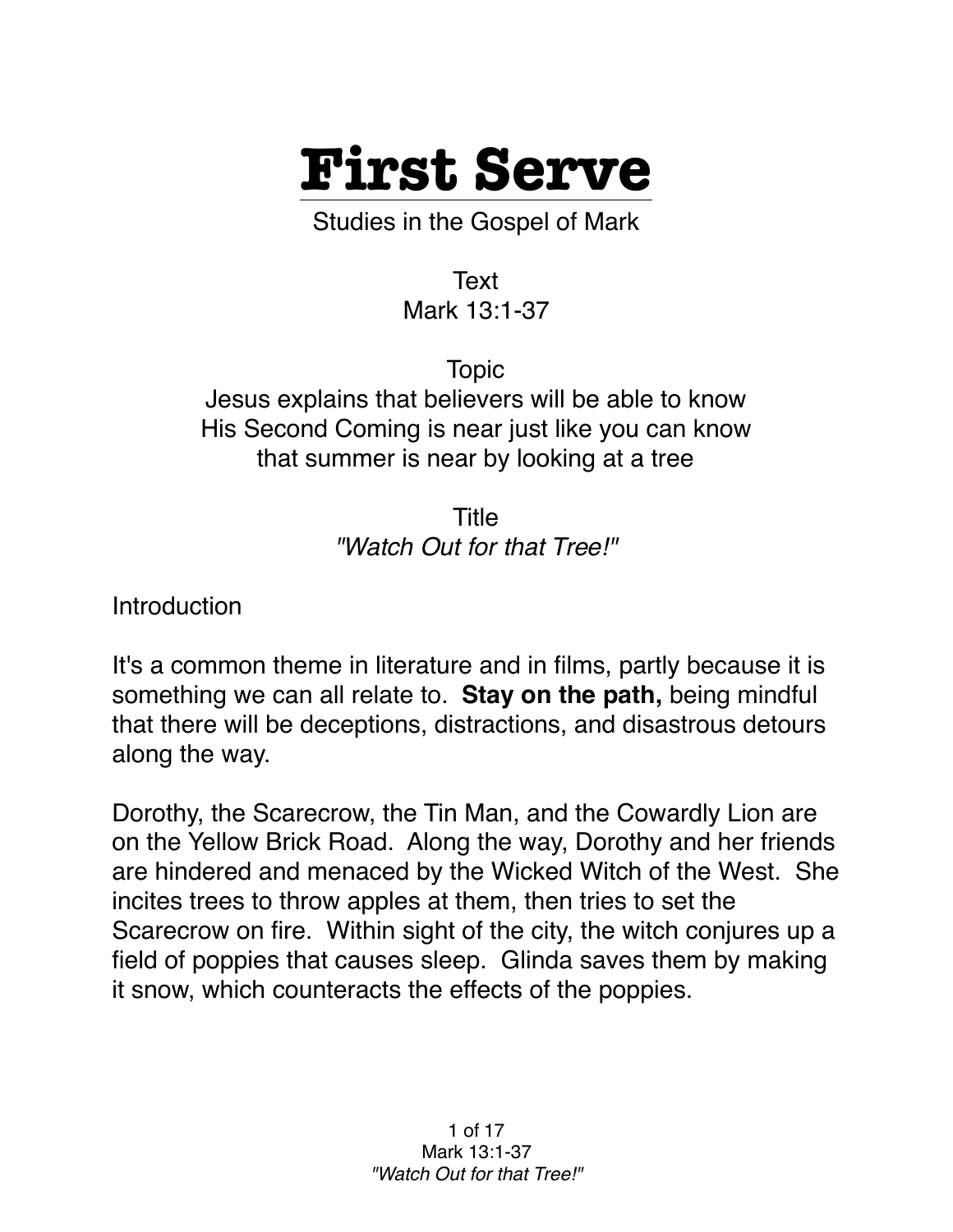In *The Hobbit,* Bilbo and the company of dwarves is warned by Gandalf and Beorn to not stray from the path through Mirkwood Forrest. The Forrest plays tricks on their minds. Eventually they see a light and leave the path, to their great dismay and disaster.

Swim *through* the trench, not *over* it, the school of fish tells Dory. Marlin disregards the warning and the two of them nearly are killed from coming in contact with the jellys.

In our verses, Jesus gives His followers a glimpse into the near and the far future. It's called the Olivet Discourse, because it was delivered on the Mount of Olives. It is a discourse rich with prophetic insights.

Don't overlook that throughout His comments, Jesus was encouraging His followers to stay on the path, to stay the spiritual course, despite the things that would try to *stumble* them, or *overtake* them.

- In verse five Jesus says, "take heed that no one deceives you."
- In verse thirteen Jesus says, "he who endures to the end shall be saved."
- In verse twenty-three Jesus says, "take heed."
- In verse thirty-five Jesus says, "watch."
- In verse thirty-seven Jesus says, "and what I say to you, I say to all: Watch!"

With the destruction of the second Temple just decades away, and the construction of a third Temple in the future, Jesus was concerned that His followers stay on the path.

I'll organize my thoughts around two points: #1 Don't Let The Destruction Of The Second Temple Stumble You, and #2 Don't Let The Construction Of The Third Temple Overtake You.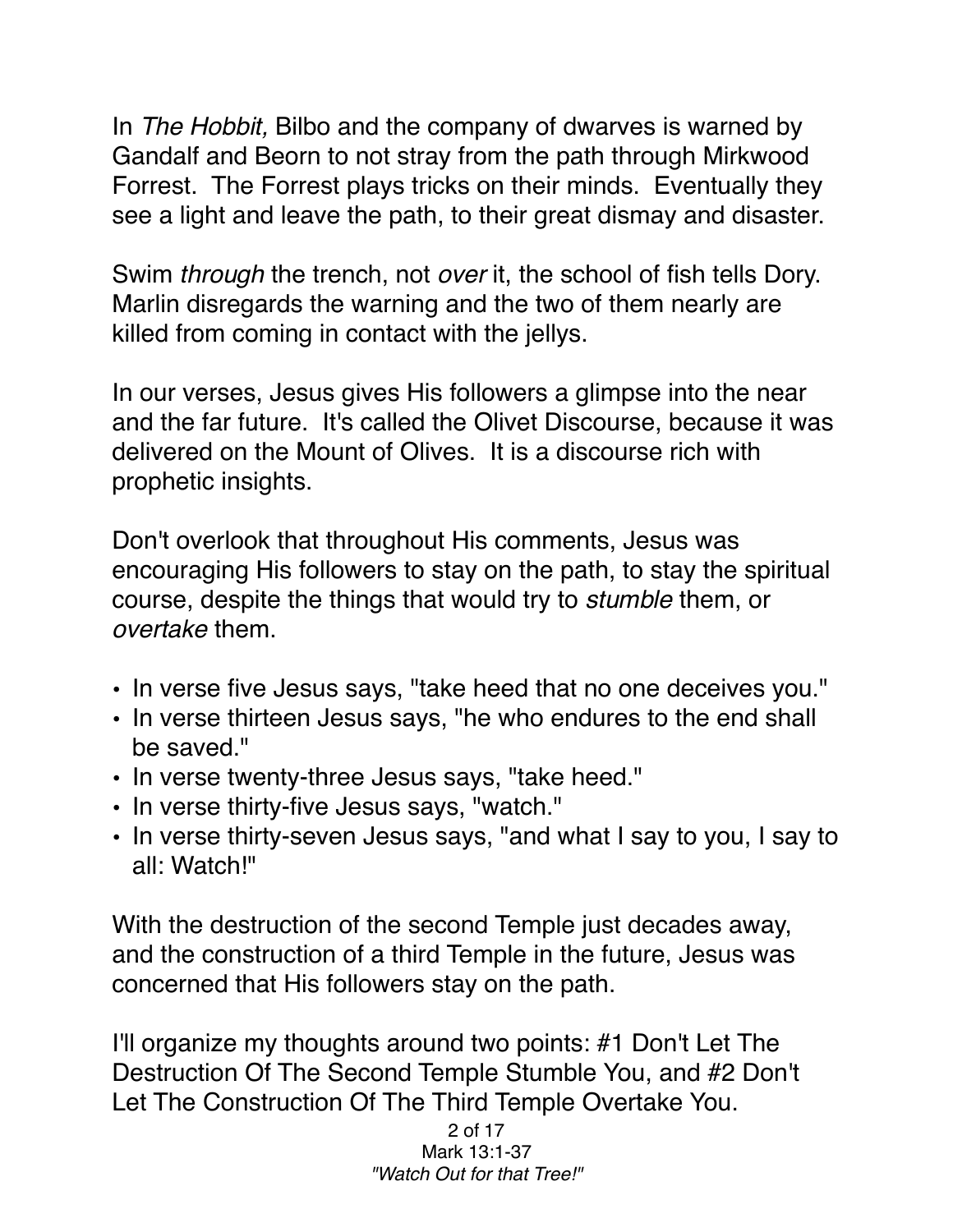#1 Don't Let The Destruction Of The Second Temple Stumble You (v1-13)

I spent considerable time in our last study describing the magnificence of the Temple. It was called Herod's Temple after King Herod, who was an extraordinary visionary builder. Construction began in 20BC and continued until 64AD.

The original Temple was built by Solomon and destroyed by King Nebuchadnezzar of Babylon in 586BC. After their seventy-year exile in Babylon was over, Zerubbabel oversaw the rebuilding of the Temple. Herod's project was considered a build-out of the second Temple, not a third Temple.

Mar 13:1 Then as He went out of the temple, one of His disciples said to Him, "Teacher, see what manner of stones and what buildings are here!"

Every year, when the disciples visited the Temple at Passover (or for one of the other feasts), they were awestruck by it. Jesus was about to let them in on the future of the Temple, and it would assault their preconceptions.

Mar 13:2 And Jesus answered and said to him, "Do you see these great buildings? Not one stone shall be left upon another, that shall not be thrown down."

What was prophecy to the twelve is history to us. Titus and his legions destroyed the Temple in 70AD. Despite orders to the contrary, the soldiers burned the structure, and razed it to the ground. The way the story is usually told, the fires melted the gold ornamenting the stones, getting into the cracks. To retrieve the gold, the stones were overturned until none were left standing.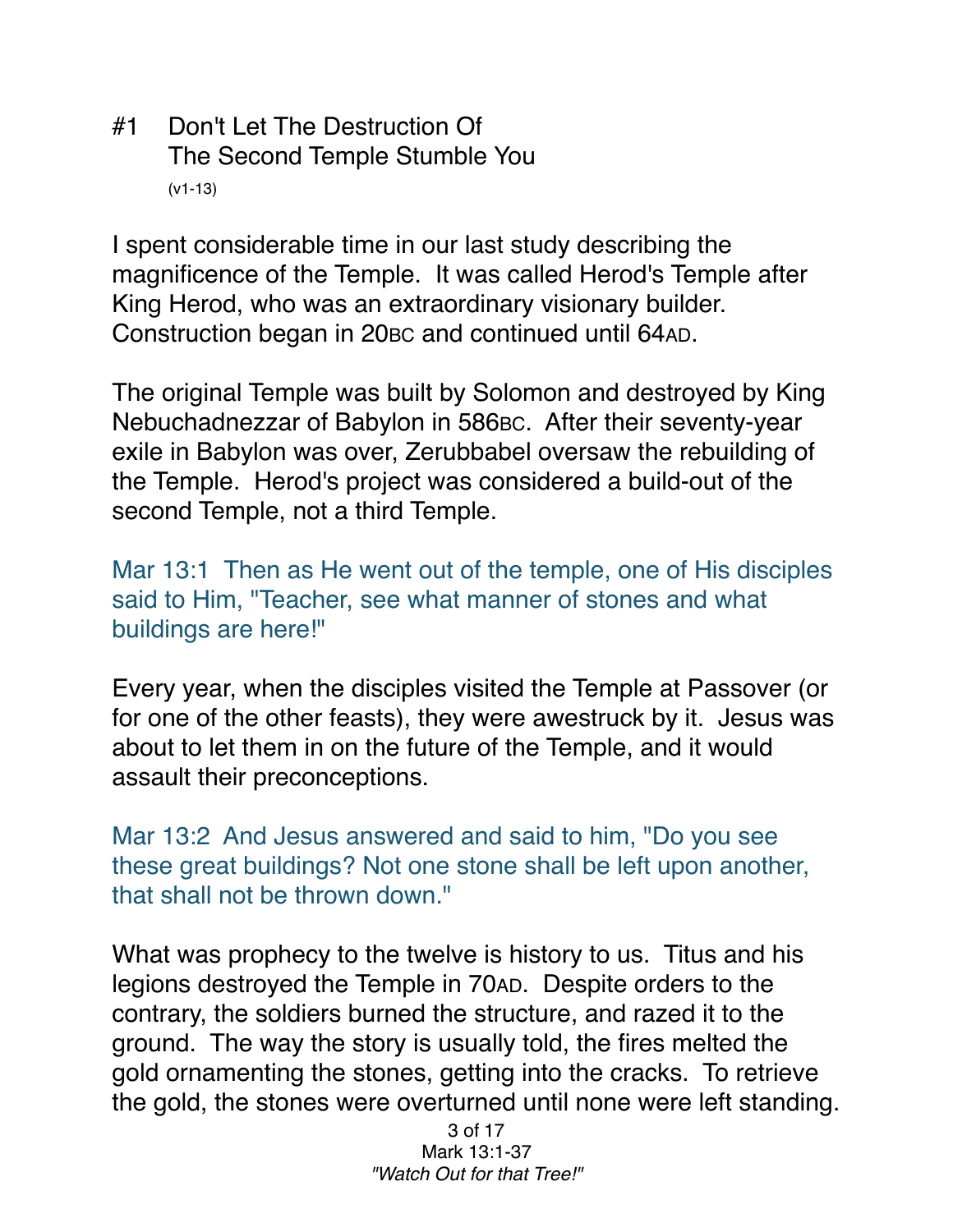Mar 13:3 Now as He sat on the Mount of Olives opposite the temple, Peter, James, John, and Andrew asked Him privately, Mar 13:4 "Tell us, when will these things be? And what will be the sign when all these things will be fulfilled?"

The twelve were in Kingdom-now mode. They fully expected Jesus to be installed as King, and to inaugurate the Kingdom of God on the earth. They knew from reading their Scriptures that the Temple played a crucial role in the Kingdom, so they were understandably confused about it's prophesied destruction.

Taking Jesus' comments from verse five through verse thirteen as a unit, His main concern is that disciples who live during the time the second Temple is destroyed not be stumbled by thinking that somehow God's plans for history have been thwarted.

He was not so much giving us a chronology as He was issuing a warning to disciples at any stage along the prophetic timeline after His ascension into Heaven.

Atop the mountain, they were about 100' higher than the highest point of the Temple, looking down upon it. Since this was the Mount of Olives, scholars have named this talk The Olivet Discourse.

Mar 13:5 And Jesus, answering them, began to say: "Take heed that no one deceives you. Mar 13:6 For many will come in My name, saying, 'I am He,' and will deceive many.

Deception is characteristic of the entire time Jesus has been absent from the earth. Whether it's someone claiming to be the Christ, or some new religion, or some secular discovery, literally millions have been led astray to a Christ-less eternity.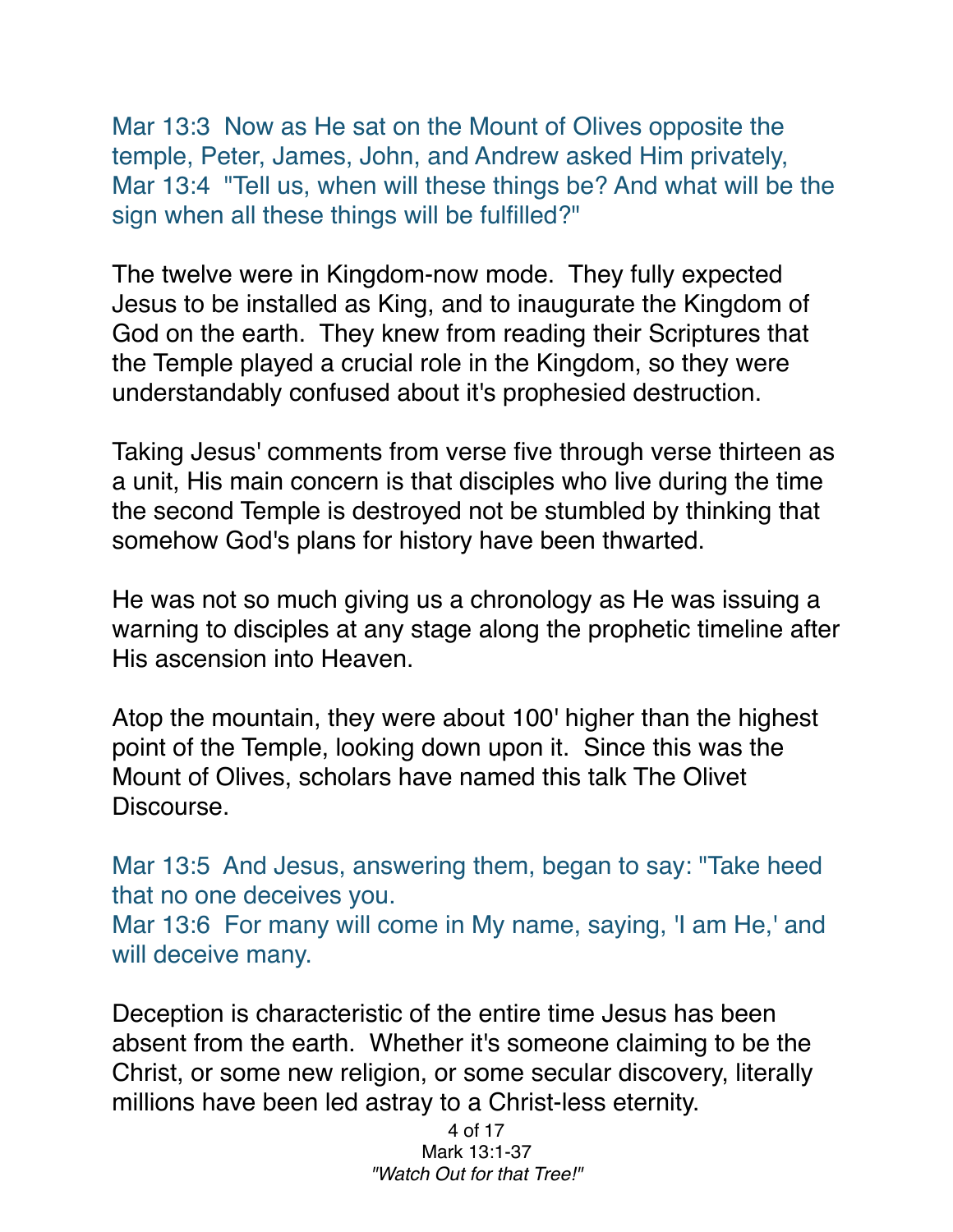Mar 13:7 But when you hear of wars and rumors of wars, do not be troubled; for such things must happen, but the end is not yet. Mar 13:8 For nation will rise against nation, and kingdom against kingdom...

Wars are inevitable. God is not the cause of them. They arise out of our sinful, selfish natures. We can't "all just get along."

Wars worry people that the end is near. Especially in the nuclear era, there is always talk that mankind will wipe itself out. It incites tremendous fear in people, even the people of God.

Mankind will not wipe itself out. God has an endgame. It isn't nuclear winter.

Mar 13:8 ... And there will be earthquakes in various places, and there will be famines and troubles. These are the beginnings of sorrows.

Natural disasters unnerve us as well. My favorite line of dialog from *World War Z* is, "Mother Nature is a serial killer. No one's better. Or more creative."

We fear that in just a few weeks, a natural or man-made pandemic could decimate the population of the planet. It can seem as though we won't ever make it to Armageddon.

We **are** going to get to the prophesied end. God works by His providence to bring His program forward.

"Beginnings of sorrows" can be translated, "the beginning of birth pangs." That's better, because it is hopeful.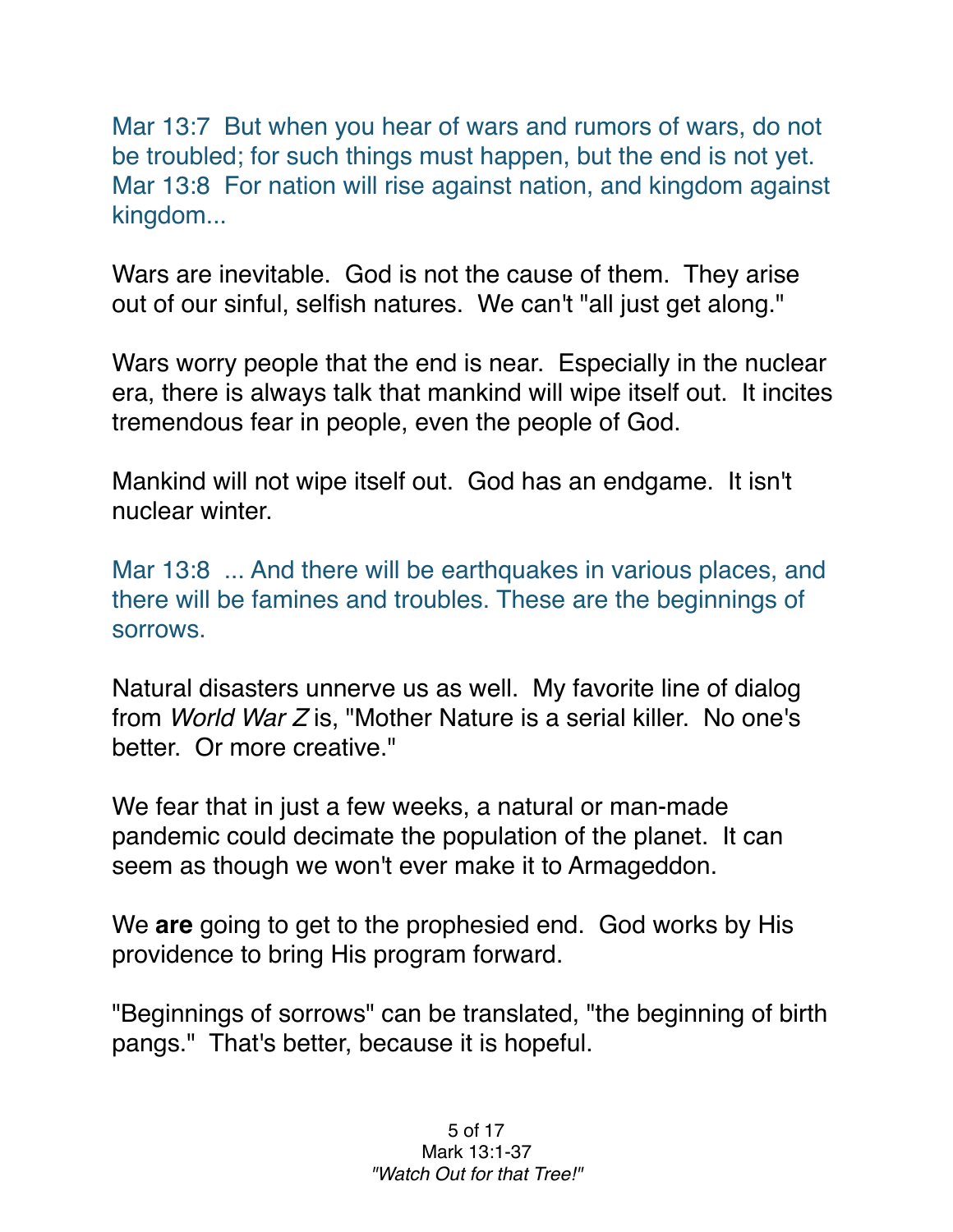No woman enjoys birth pangs, but as they come with greater frequency and intensity, you know they'll soon be over, and you'll have given birth.

Jesus was saying that all the things which might worry you that God's promises about the future will fail, are only pangs along the way. Things will end according to plan.

Mar 13:9 "But watch out for yourselves, for they will deliver you up to councils, and you will be beaten in the synagogues. You will be brought before rulers and kings for My sake, for a testimony to them.

Jesus' concern is for His followers. We must "watch out" that we are not deceived, or distracted, to take a detour from following Him, because we do not see how things are working out.

You see this type of persecution in the Book of Acts, and it continues throughout the church age, right through today's persecution of Christians. It is intended to stop believers from sharing about Jesus. We must not think it strange, but remember that Jesus predicted it.

## Mar 13:10 And the gospel must first be preached to all the nations.

This is first an encouragement to the original disciples that, even though they would be severely persecuted, and even martyred, it would not prevent their mission of going into all the world preaching the Gospel.

Russia is banning all forms of evangelism outside of the walls of a church building. You can't even e-mail an invite to church. You know what will happen? **The church will grow and thrive.**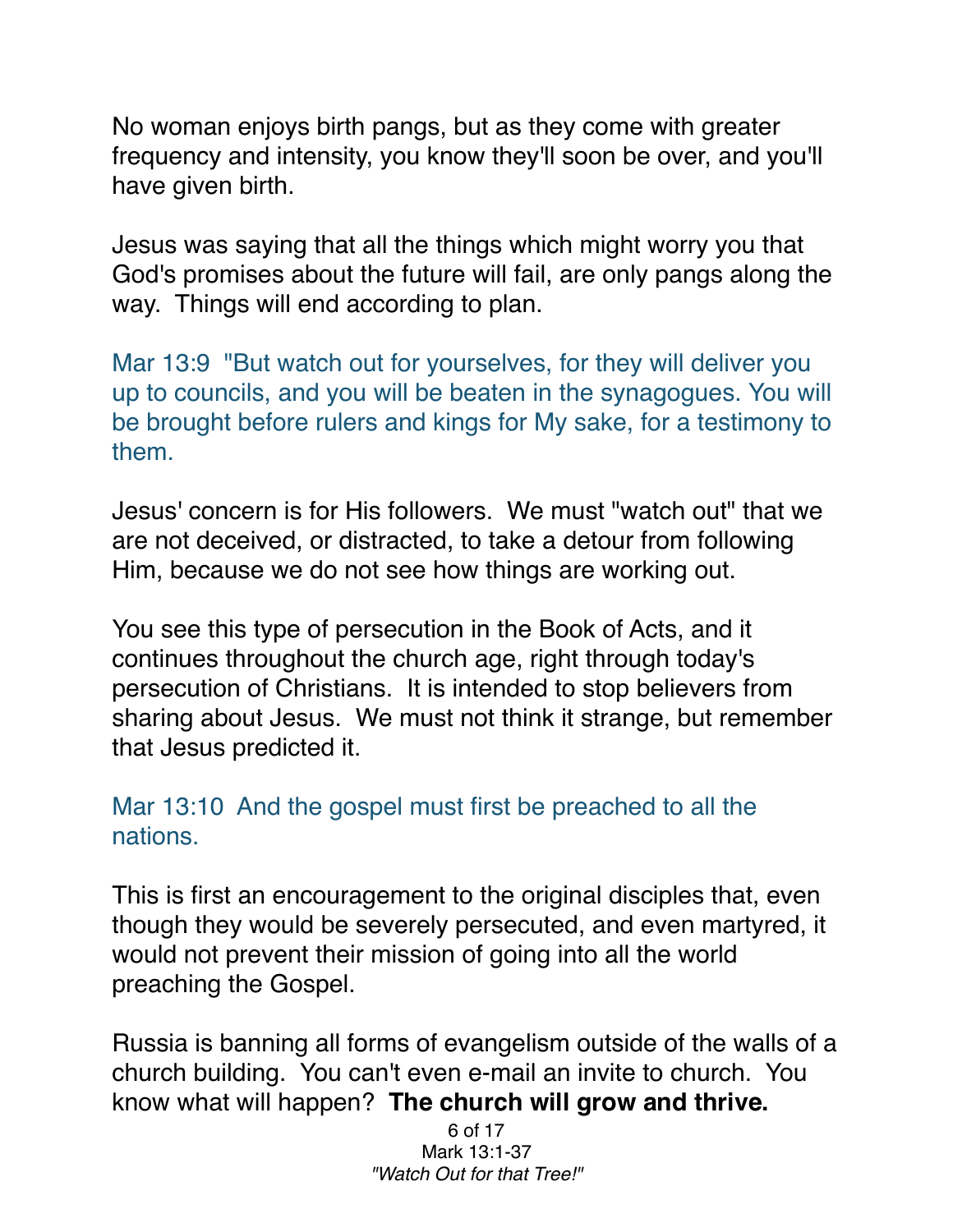The Gospel cannot fail to be preached; God will see to it, in this age, and in the future. Looking to the future, in the Great Tribulation, the Gospel will be preached, literally, to every creature on the earth, by many empowered witnesses, and even by an angel.

Every-other article I read in contemporary Christian magazines, or on blogs, is about how the church is failing. Notwithstanding we must be certain we remain on task as a local church, the church cannot fail, and will not fail.

Mar 13:11 But when they arrest you and deliver you up, do not worry beforehand, or premeditate what you will speak. But whatever is given you in that hour, speak that; for it is not you who speak, but the Holy Spirit.

We see this, too, in The Book of Acts. The religious authorities marveled at the disciples as they answered charges against them, noting that they were ignorant men who had been with Jesus.

This promise continues throughout the church age. If you find yourself "delivered up," God will, by His Spirit, give you power to be His witness.

Mar 13:12 Now brother will betray brother to death, and a father his child; and children will rise up against parents and cause them to be put to death.

Here is a headline from the Christian Post, from just 6 months ago (November 2015): *Egyptian Mother of 2 Has Throat Slit by Family for Converting to Christianity.*

Jesus is concerned we not stray from the path on account of family pressures.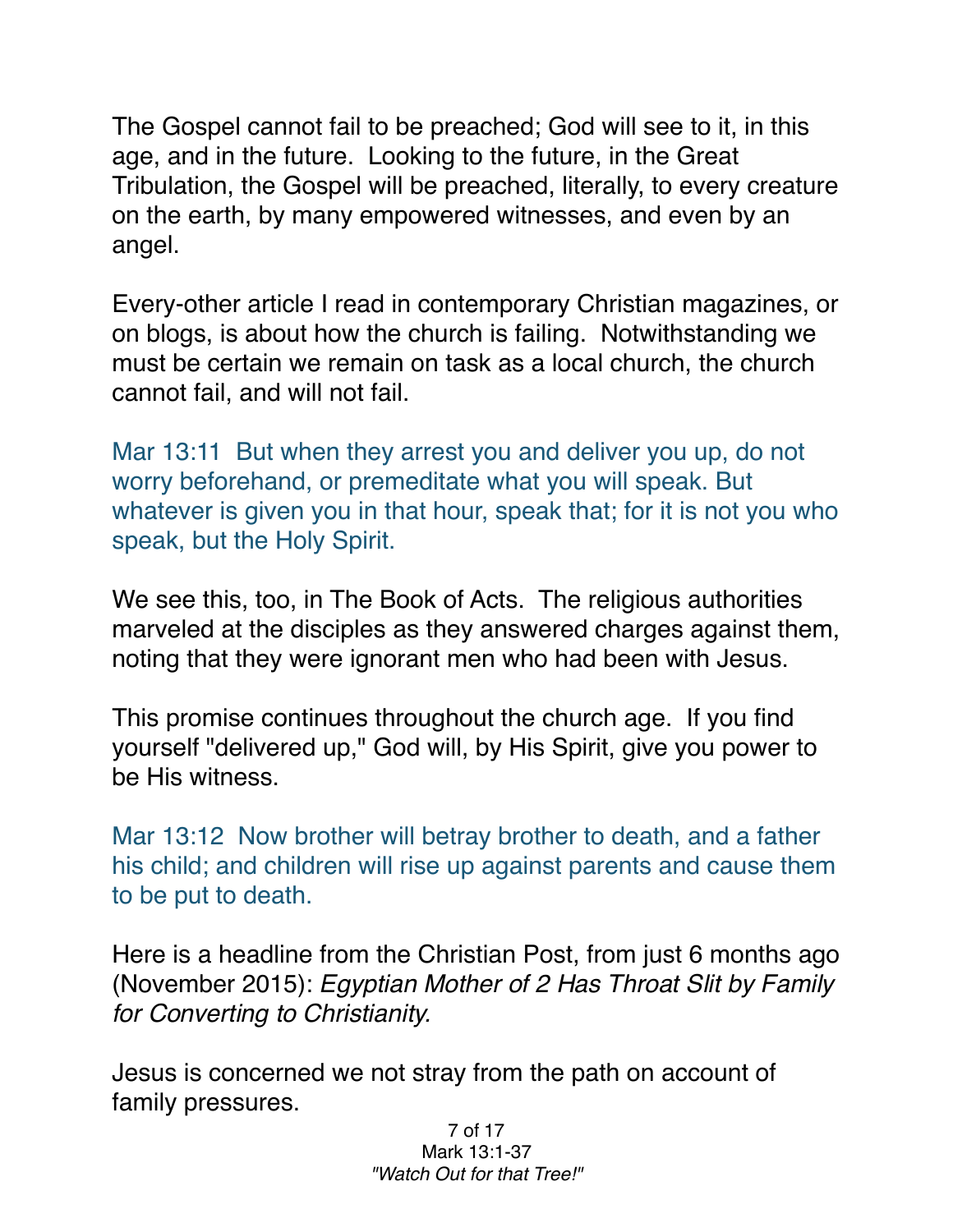Family pressures are intense trials for Christians. Right here in little 'ole Kings County, many Roman Catholic families exert intense pressures on you if you get saved. A lot of folks end up compromising in order to not offend grandma or grandpa.

Mar 13:13 And you will be hated by all for My name's sake. But he who endures to the end shall be saved.

Now, it's sadly true, that Christians are disliked, and even hated, for being harsh, judgmental, and cruel. But Jesus was talking about all manner of people hating believers who faithfully represent Him in their witness.

How illogical is it, to hate a person who loves you enough to risk their own livelihood or life to see you saved from perishing eternally? Yet that is exactly the kind of attack that you can expect.

We argue over the phrase, "he who endures to the end shall be saved." It might seem to emphasize our effort in remaining saved; but it doesn't.

A saved person endures; a saved person perseveres to the end. It is the evidence you are genuinely saved - not the requirement for being saved.

One commentator put it this way: "This endurance does not produce salvation; it is Spirit-empowered perseverance and proof of the reality of salvation in the person who endures."

Another said: "Perseverance is a result and outward sign, not the basis, of spiritual genuineness. A person genuinely saved by grace through faith endures to the end and will experience the consummation of his salvation."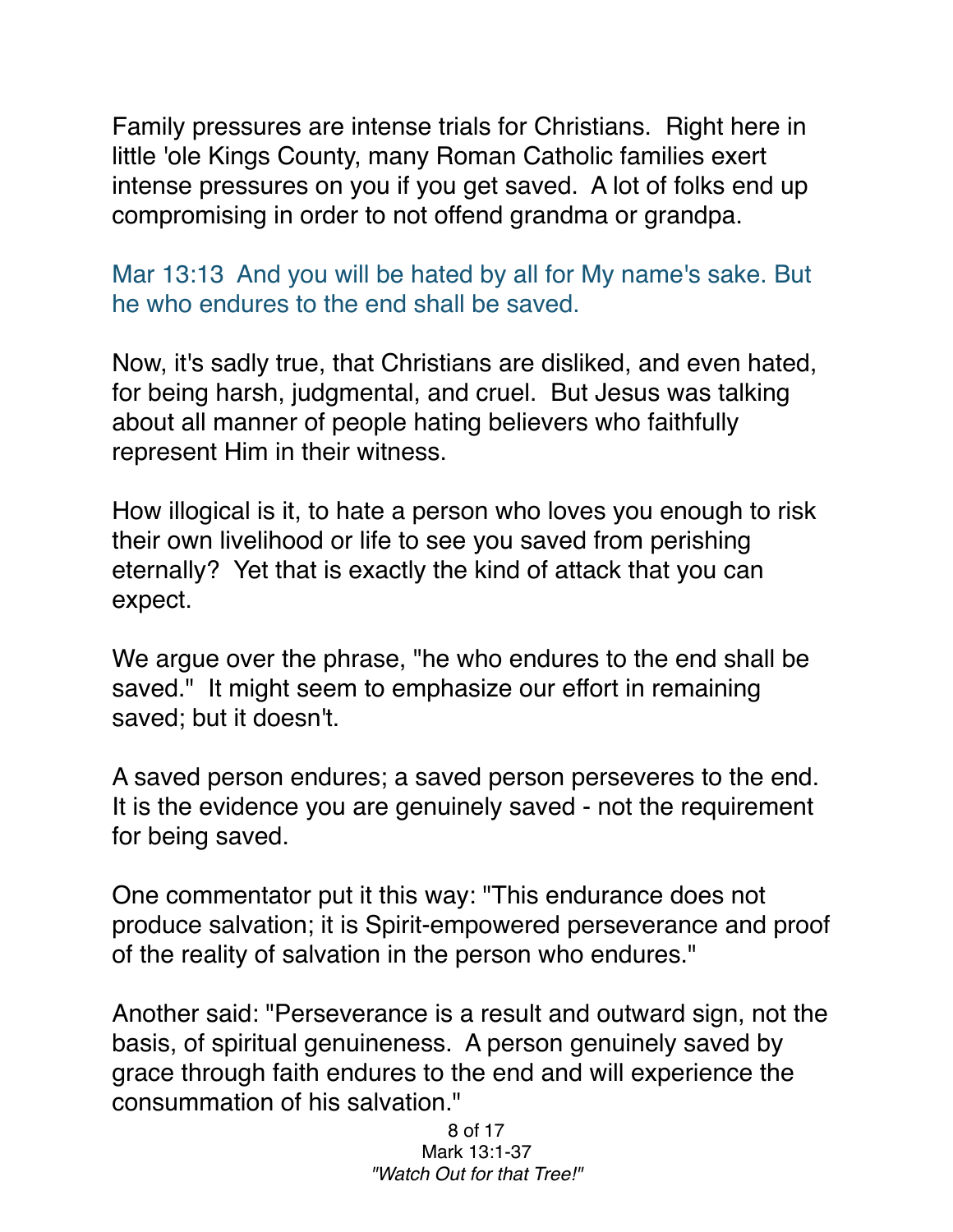One more quote: "This cannot mean that they will receive eternal salvation because of their endurance; **that would be a false gospel."**

Jesus' immediate disciples were consumed with thoughts of the Kingdom of God being established. They argued over who would be greatest in it, and asked Jesus for positions of power in it. Jesus had been hailed as King in His triumphal entry - just as predicted in the Scriptures.

After Jesus rose from the dead, the disciples would still be focused on the Kingdom. They would ask Him about it right up until Jesus ascended into Heaven.

At the Ascension, they kept staring up into Heaven, as if they expected Jesus to be coming right back to set up the Kingdom.

He didn't. They Waited in Jerusalem, as commanded by Jesus, and they received the Holy Spirit. They immediately tarted on their Great Commission, and the predicted persecution began. Martyrdoms followed.

Then the Temple would be destroyed. It could shake the faith of these disciples, wondering what was to become of the Old Testament promises of the Kingdom, and of a Temple on the earth.

Wars and rumors of wars... Natural disasters... Family betrayals. Jesus told them - *told us* - ahead of time, so we would not be moved from our mission to preach the Gospel, or think that God's prophecies about the future could somehow fail.

God will, by His providence, fulfill prophecy, to the letter. Do not be moved.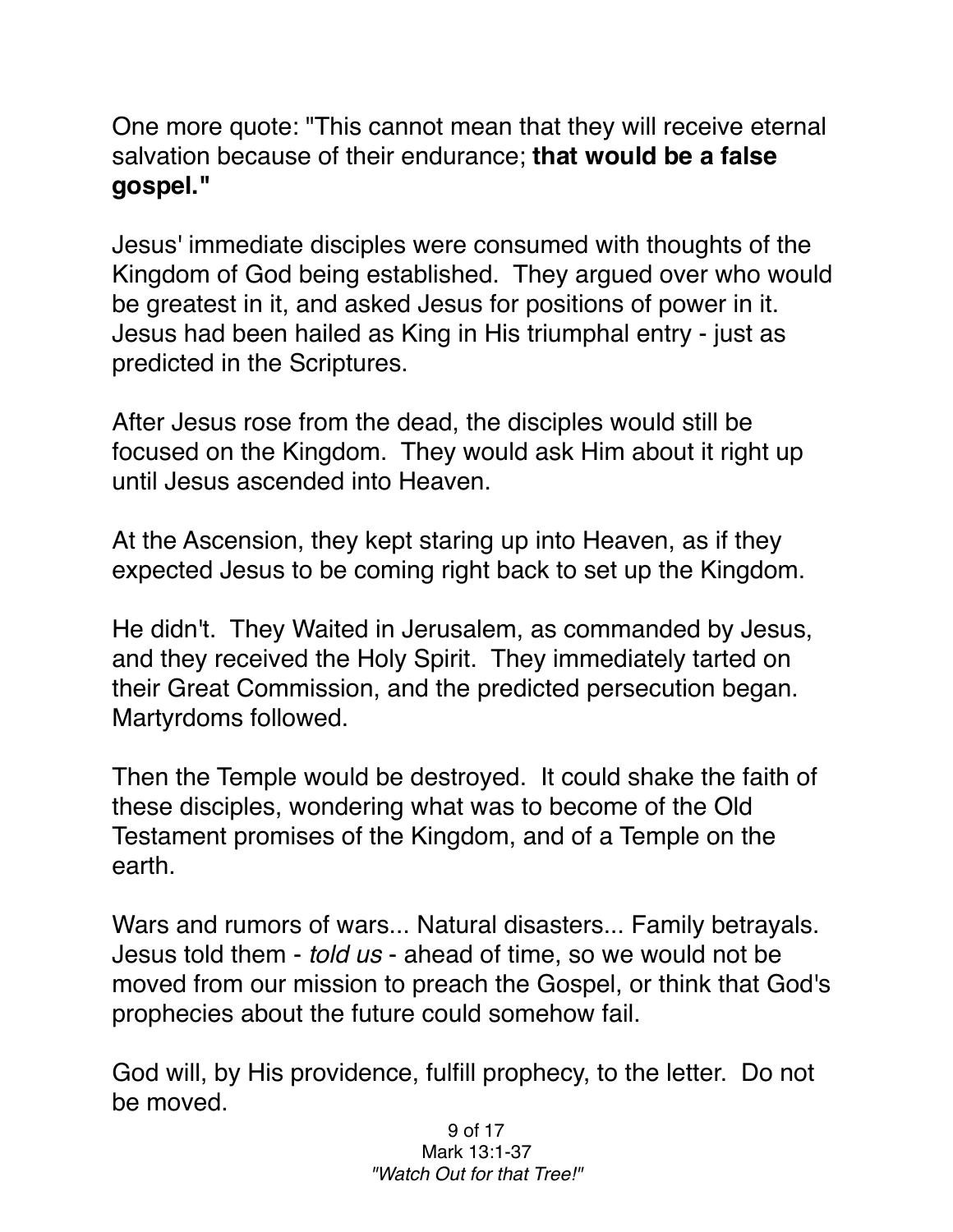In fact, let nothing move you from vibrant faith in Jesus Christ. It's probably not something happening in the world, but rather something in your world, that is seeking to deceive or distract you - to get you to take a disastrous detour.

God is faithful Who has saved you, and promised you a future and a hope.

#2 Don't Let The Construction Of The Third Temple Overtake You (v14-37)

Just when it might have been starting to sink in that the Temple was going to be destroyed... Jesus started talking about a future event that must take place **in the Temple.**

Mar 13:14 "So when you see the 'ABOMINATION OF DESOLATION,' spoken of by Daniel the prophet, standing where it ought not" (let the reader understand)...

The passage Jesus was quoting, from the Book of Daniel, describes something despicable occurring that will (and I quote) "bring to an end sacrifice and offering." Since "sacrifice and offering" can only occur in the Temple, then both Daniel and Jesus were predicting a third Temple would be built.

Here is a quick summary: Daniel saw seventy periods of seven years, or 490 years, of God's prophetic dealings with the nation of Israel. This period of 490 years began with the decree of King Artaxerxes in 445BC permitting the Jews to return to and rebuild Jerusalem. Four hundred eighty-three years later, Jesus came to Jerusalem and gave His life for sinners. That leaves a period of seven prophetic years unfulfilled.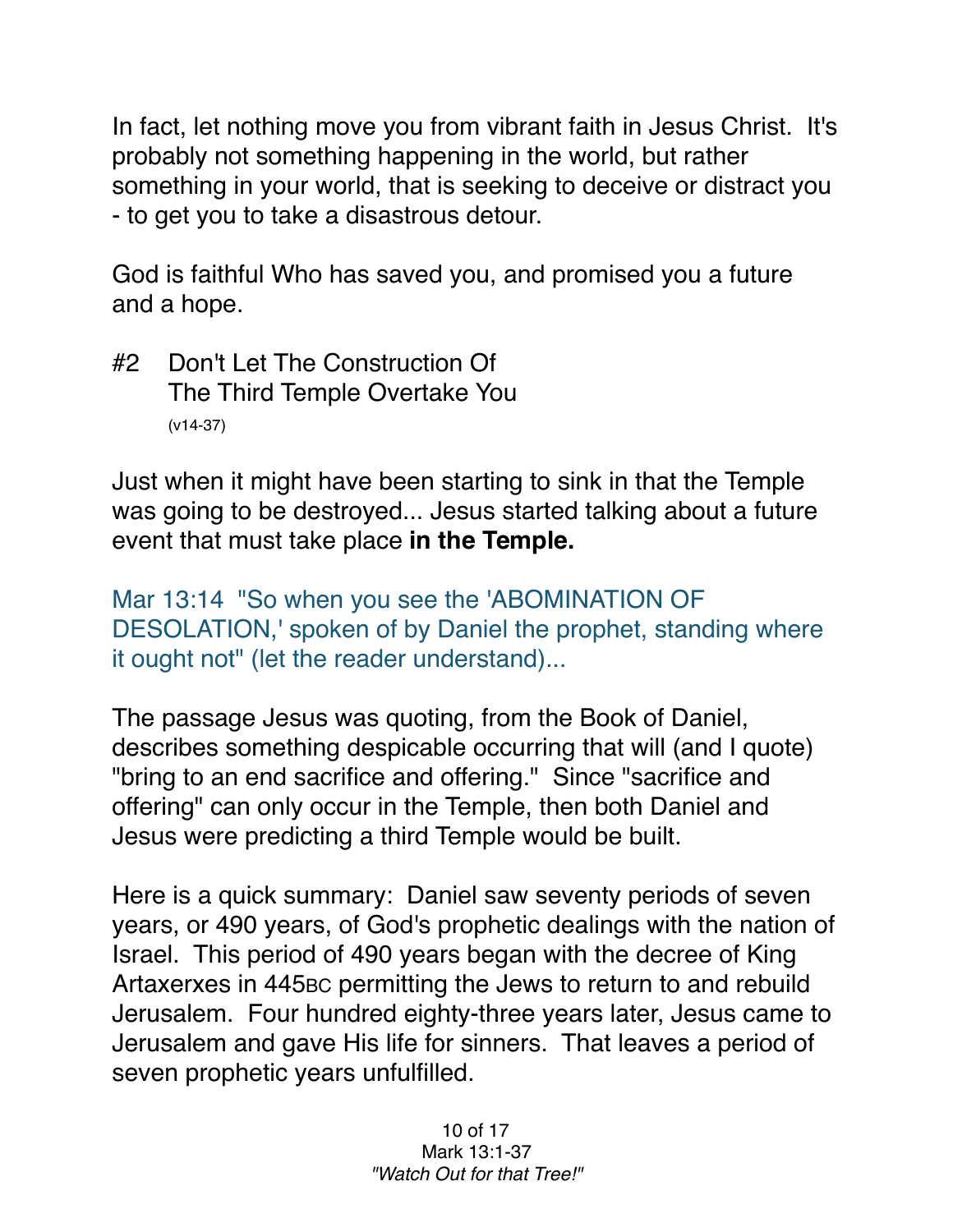According to Daniel 9:27, a future world leader will sign a covenant of peace with Israel, allowing them to rebuild their Temple and reinstitute Temple worship and sacrifice. But after three and one half years this leader will break his covenant of peace with the Jews. He will bring about an end to their sacrifices and their offerings. He will commit the "abomination of desolation" by entering the Temple and proclaiming himself as God, and by demanding to be worshipped as God. This man is the man we call the Antichrist. The Book of the Revelation calls him "the Beast."

This abomination of desolation will usher in the last half of the seven year Great Tribulation.

Jesus jumped ahead to that event, and in verses fourteen through twenty-seven, He is looking beyond the church age in which we live, and is describing the the final three-and-one-half years of the Great Tribulation, that culminate with His physical return to earth.

Mar 13:14 "So when you see the 'ABOMINATION OF

DESOLATION,' spoken of by Daniel the prophet, standing where it ought not" (let the reader understand), "then let those who are in Judea flee to the mountains.

Mar 13:15 Let him who is on the housetop not go down into the house, nor enter to take anything out of his house.

Mar 13:16 And let him who is in the field not go back to get his clothes.

Mar 13:17 But woe to those who are pregnant and to those who are nursing babies in those days!

Mar 13:18 And pray that your flight may not be in winter.

Mar 13:19 For in those days there will be tribulation, such as has not been since the beginning of the creation which God created until this time, nor ever shall be.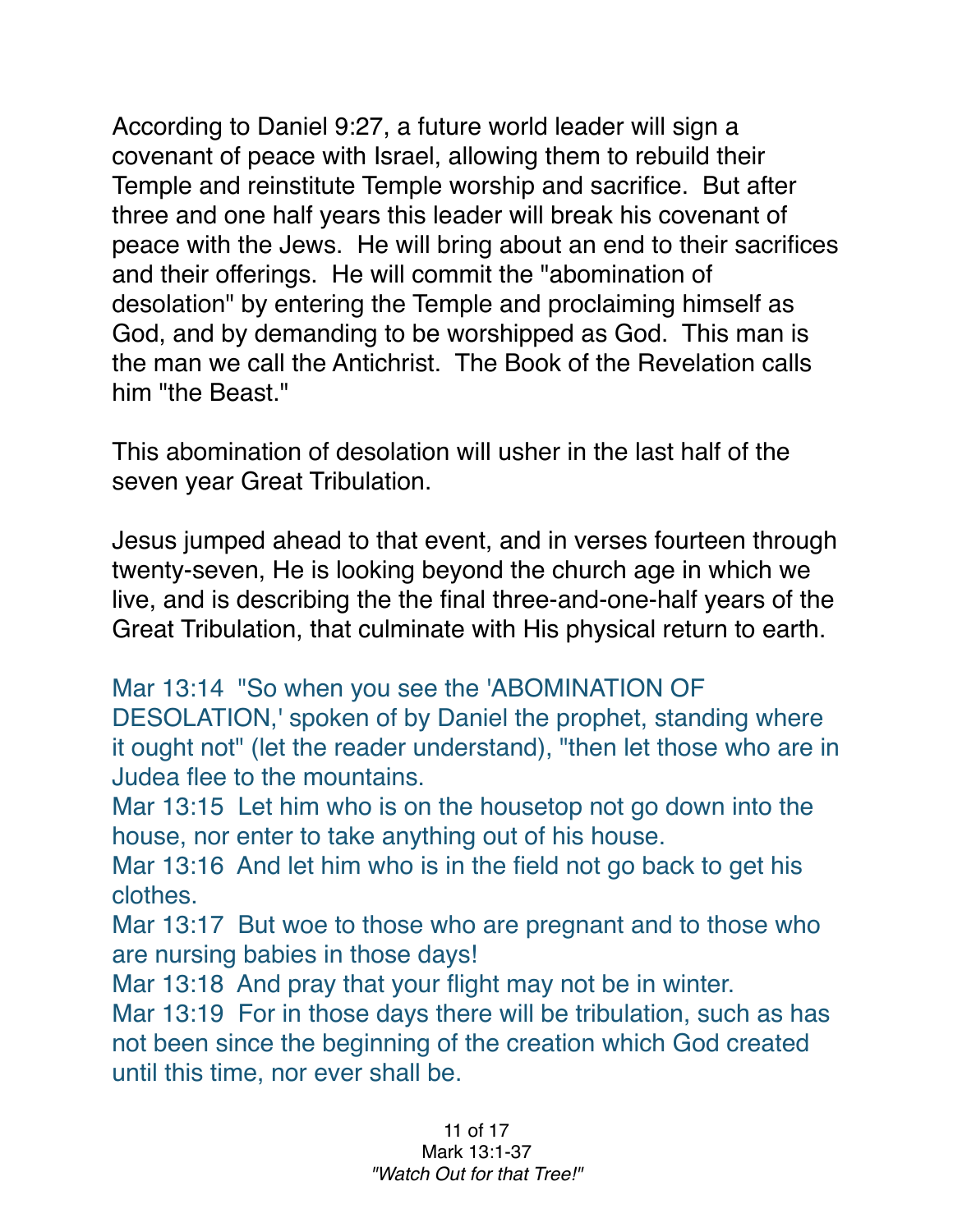Mar 13:20 And unless the Lord had shortened those days, no flesh would be saved; but for the elect's sake, whom He chose, He shortened the days.

Mar 13:21 "Then if anyone says to you, 'Look, here is the Christ!' or, 'Look, He is there!' do not believe it.

Mar 13:22 For false christs and false prophets will rise and show signs and wonders to deceive, if possible, even the elect. Mar 13:23 But take heed; see, I have told you all things beforehand.

These are very specific instructions to Jews alive when the antichrist makes his move. There will follow a time of unprecedented, global trouble.

The "elect" of the Great Tribulation are Jews who come to faith in Jesus. It is a promise that God will not forget the nation of Israel.

It's interesting that so many Christian theologies **do** forget Israel. They teach that the church IS Israel, and that there is no further plan for Jews. Nothing could be further from the truth.

Those years of Tribulation are described in greater detail in the Revelation of Jesus Christ, from chapters six through eighteen.

Mar 13:24 "But in those days, after that tribulation, the sun will be darkened, and the moon will not give its light;

Mar 13:25 the stars of heaven will fall, and the powers in the heavens will be shaken.

Mar 13:26 Then they will see the Son of Man coming in the clouds with great power and glory.

Mar 13:27 And then He will send His angels, and gather together His elect from the four winds, from the farthest part of earth to the farthest part of heaven.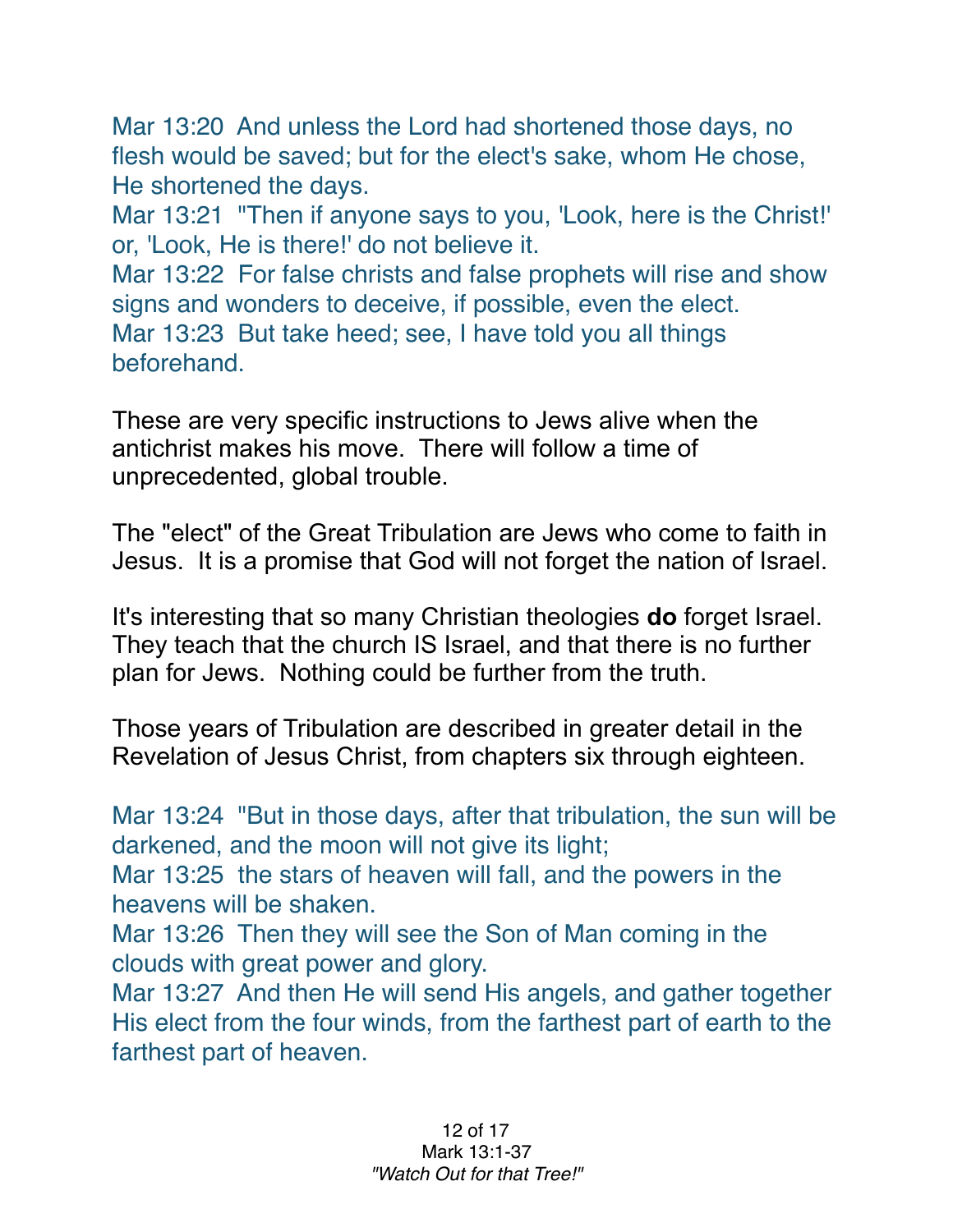This is the Second Coming of Jesus. He will return to the earth, and THAT is when He will establish and rule over the Kingdom of God.

Jesus was saying, "Guys, it's all right; God is in charge. The Kingdom promises will not, and cannot, fail. But it won't be now, in this Temple; it will be later, after the desecration of a third Temple."

## Mar 13:28 "Now learn this parable from the fig tree...

Stop there for a moment. We immediately think that "the fig tree" represents Israel. It usually does; but in this case the Gospel of Luke gives us critical additional information. Luke said,

Luk 21:29 Then He spoke to them a parable: "Look at the fig tree, **and all the trees.**

By including "all the trees," Luke was letting us know that Jesus was using the life cycle of trees, in general, rather than saying something limited to Israel.

Mar 13:28 "Now learn this parable from the fig tree: When its branch has already become tender, and puts forth leaves, you know that summer is near.

Mar 13:29 So you also, when you see these things happening, know that it is near - at the doors!

Just like you can predict "summer is near" by looking at a tree, you can predict that Jesus' Second Coming is near when you see the abomination of desolation.

Mar 13:30 Assuredly, I say to you, this generation will by no means pass away till all these things take place.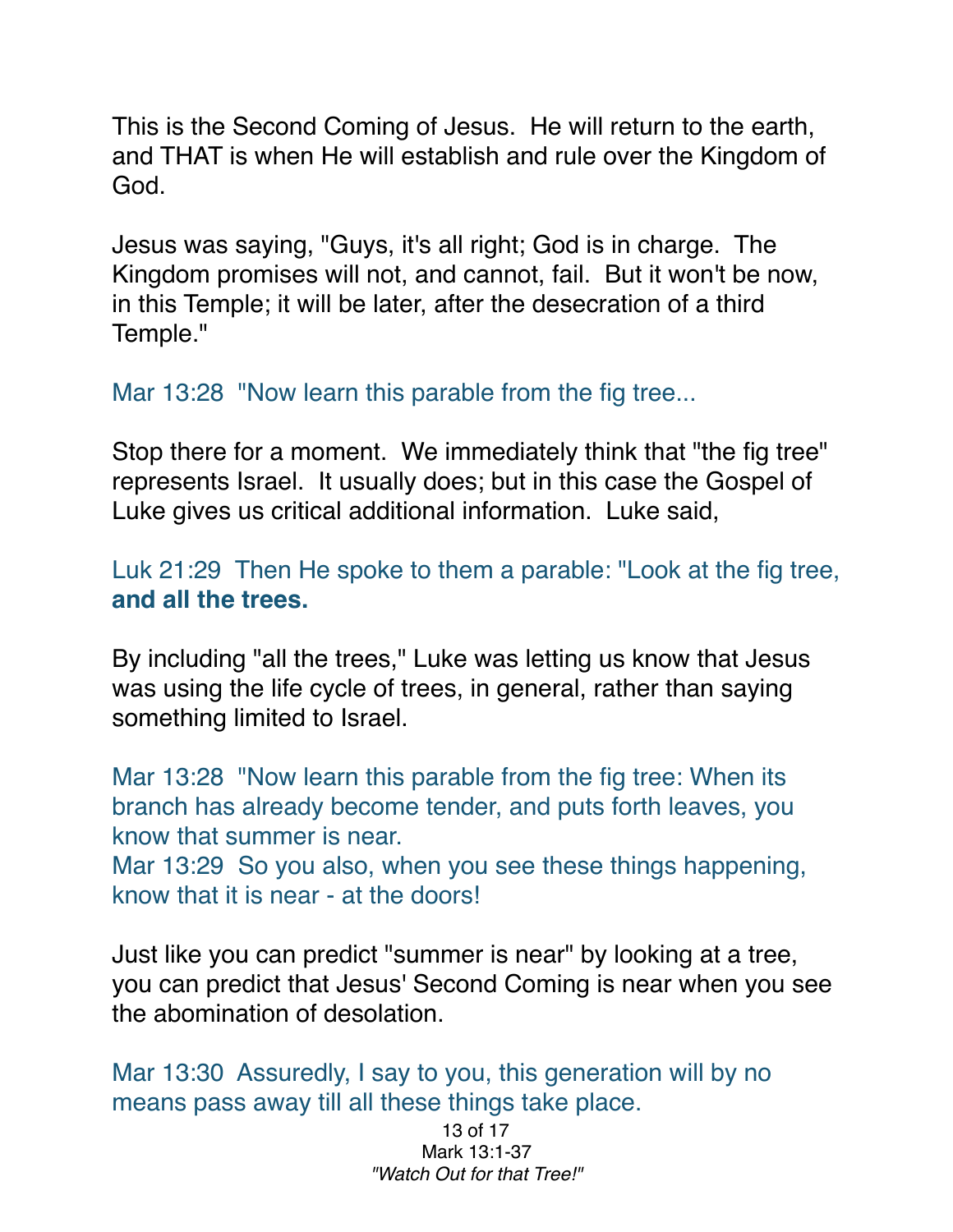Mar 13:31 Heaven and earth will pass away, but My words will by no means pass away.

The "generation" alive during the future Great Tribulation will see all those things take place. Once it begins, it cannot be stopped. Everything God has promised and prophesied will come to pass.

We're skipping a detailed description of the Great Tribulation because these verses are not about that. They are about strengthening the hearts of believers who find themselves in that terrible future troubled time. They are Jesus' promise that the world will end just as He said it would; and that they can yet be saved at His Second Coming.

Mar 13:32 "But of that day and hour no one knows, not even the angels in heaven, nor the Son, but only the Father.

How can Jesus not know? As God, Jesus was and is omniscient. But as man, He lived in submission to His Heavenly Father.

More to the point: People alive when the antichrist is on the scene will be able to "know" approximately when Jesus will return. It will be three-and-one-half years after the abomination in the Temple.

Talking to the twelve then, and to us now, "no one knows" because the Tribulation hasn't started. It is therefore impossible to predict the Lord's Second Coming.

Jesus ended with the Parable of the Absent Householder. It is peculiar to Mark and is a final call to watchfulness.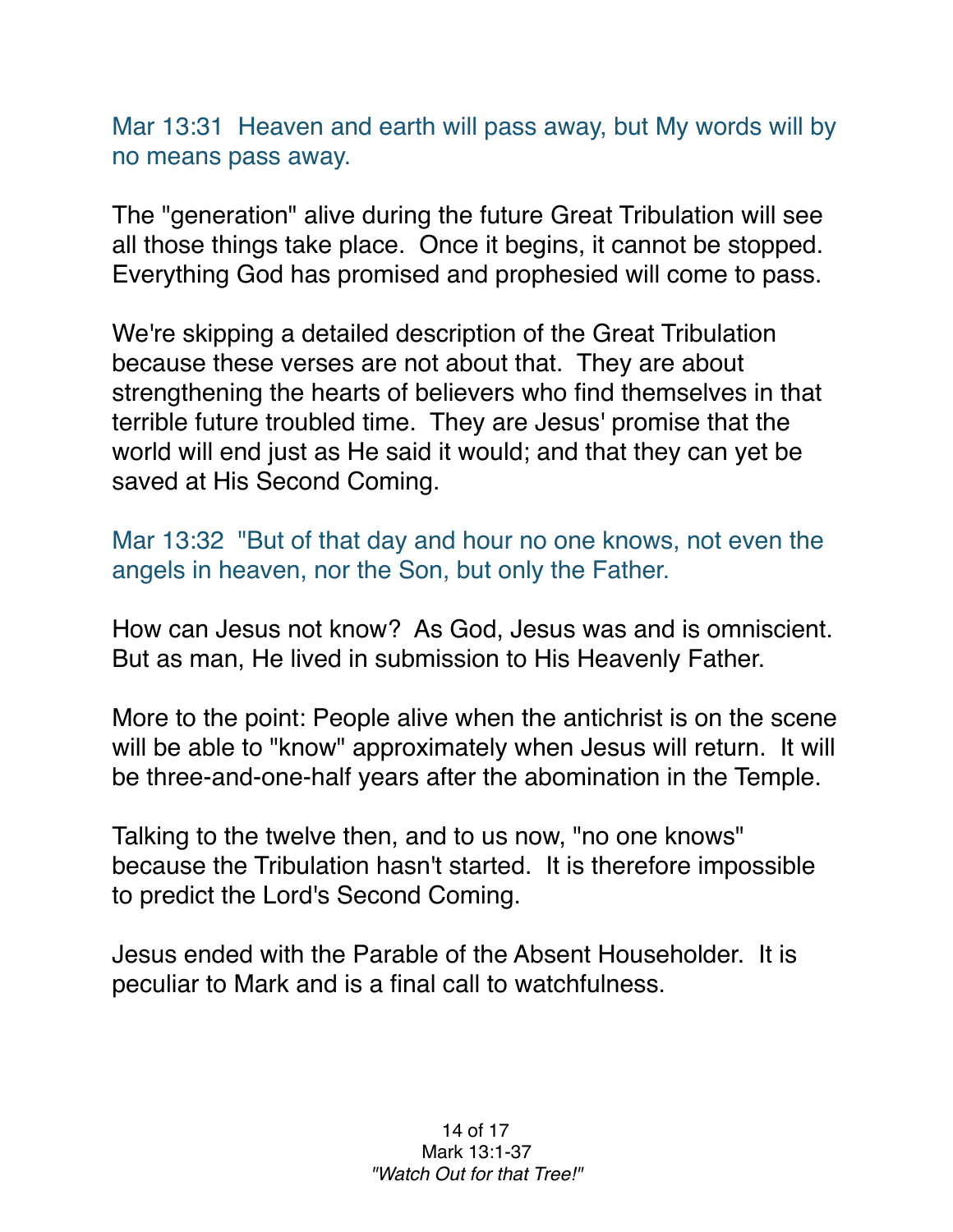Pastor and author Warren Wiersbe says, "The Parable of the Fig Tree cautions Tribulation saints to watch and know the 'signs of the times.' **But the Parable of the Householder warns all of us today."**

Mar 13:33 Take heed, watch and pray; for you do not know when the time is.

Mar 13:34 It is like a man going to a far country, who left his house and gave authority to his servants, and to each his work, and commanded the doorkeeper to watch.

Mar 13:35 Watch therefore, for you do not know when the master of the house is coming - in the evening, at midnight, at the crowing of the rooster, or in the morning -

Mar 13:36 lest, coming suddenly, he find you sleeping. Mar 13:37 And what I say to you, I say to all: Watch!"

This is a word for *every* believer, in *every* country, through *every* century, while the Lord is in Heaven. It portrays Him coming back at any moment. Thus it seems to be a different coming than His Second Coming.

It reminds us of His promise that, before the Tribulation, **He will return for His church** - to resurrect the dead in Christ, and to rapture those that are alive at that moment.

The apostle Paul said something that fits with Jesus' warning:

1Th 5:4 But you, brethren, are not in darkness, so that this Day should overtake you as a thief.

1Th 5:5 You are all sons of light and sons of the day. We are not of the night nor of darkness.

1Th 5:6 Therefore let us not sleep, as others do, but let us watch and be sober.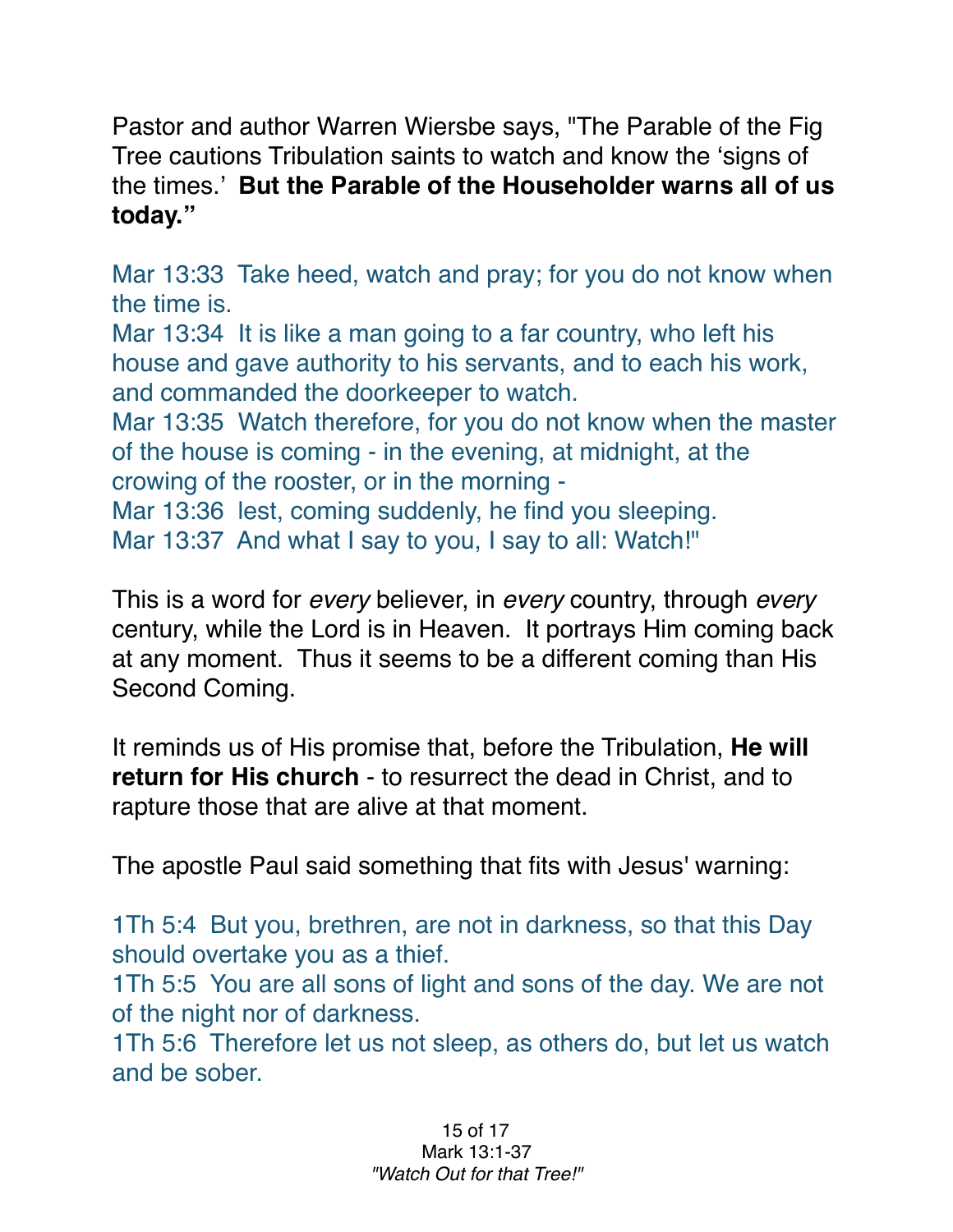The "Day" Paul was referring to is the seven-year Tribulation. It's like a "thief" coming upon the world to rob and destroy. It won't "overtake" us, because we are in the "light" as believers.

Knowing that the Lord's coming for His church is imminent, we ought to be watchful, and ready, and we do that by exercising the "authority" Jesus has given us as His "servants," "to each [our] work."

I issue a stern warning to those who are not saved: **Don't let the construction of the third Temple overtake you!** Come to the Lord before you find yourself witnessing the events Jesus has described. You DO NOT want to be on the earth for any part of the Tribulation.

If you are saved, the construction of the third Temple will not overtake you. You will be removed at the rapture prior to any of the events of the seven-year Tribulation.

But you are still subject to forces that want to see you stray from the path of following Jesus. In addition to deceptions and distractions, there is an inherent laziness we must overcome as we wait for Jesus' coming.

Sure, His coming is imminent - meaning at any moment. But it seems that every moment He doesn't come can make us less watchful, rather than more watchful, if we are not careful and deliberate.

In movies, the guards always fall asleep, because they don't believe there is imminent danger.